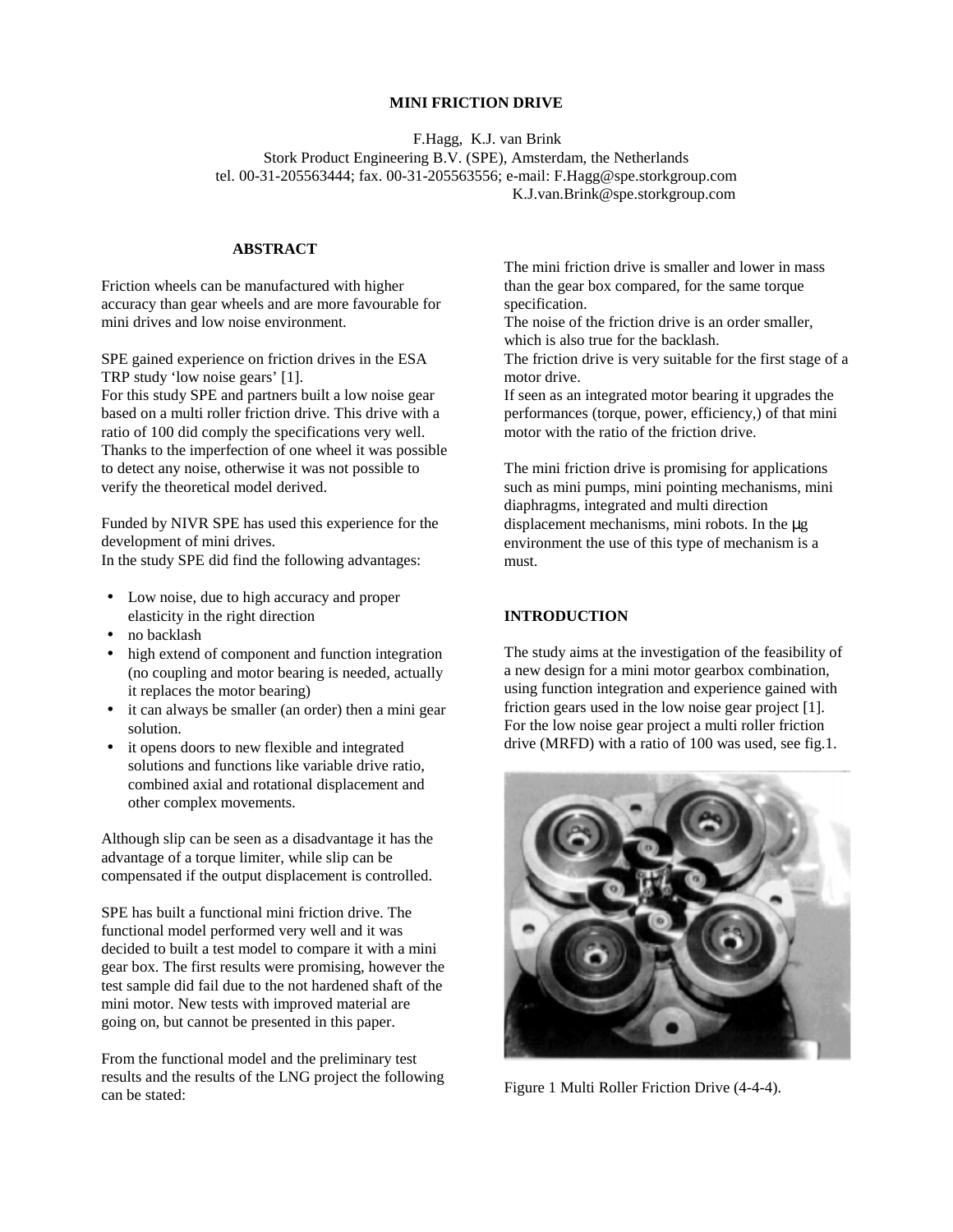From the test performed on the MRFD it was found that the first stage was most sensible for noise, while this stage had also the smallest dimensions and the smallest torque. These conditions are optimal for friction drives.

The larger stages of the MRFD did hardly contribute in the noise and while the torque of these stages is higher for the compactness and the mass it is better to provide these stages with gear wheels.

In the so created hybrid friction and gear wheel combination the advantage of the mini and noise characteristics needed in the first stages and the compactness needed in the higher stages is optimized. Because a planetary friction drive has the same function as a roller bearing it was decided to replace the motor output bearing by a friction drive. So a new motor is created in which a first stage drive is integrated with the bearing, with nearly the same compactness and mass as the original motor. The advantage in compactness and mass is even better, because due to modularity most gearheads of mini drives have the same gear wheels for all stages so the first stages are over-dimensioned.

From a functional test [2], part of a first feasibility study, it is decided for further development to concentrate on the critical aspects found. The main critical point is the provision of pre-stress needed for traction without the creation of noise. The pre-stress will be applied by deformation of the outer ring. To avoid torque noise this ring should be machined very accurately, while the suspension of the ring should be soft, without influencing the characteristics of the motor.

#### **GENERATION OF PRE STRESS**

 The pre-stress will be applied by making the inner diameter of the outer ring smaller than the outer diameter of the planet system.

The pre-stress should be sufficient to perform the maximum friction torque, which is equal to the stall torque of the motor.

The needed pre-stress is determined by the elastic deformation of the ring, which is a function of the material, thickness and the width of the ring. The noise of the drive depends on the imperfection of the wheels and the ring and the elasticity of the ring. High perfection and high elasticity performs the lowest noise. At the other hand the ring should be stiff enough to provide sufficient suspension of the motor shaft and strength of the ring, because an elastic ring requests a small thickness and causes high fatigue bending stresses. To comply to all these conditions the optimal ring dimensions are derived for two types of mini motors from which the bearing was exchanged by a

friction drive; a MAXON motor and a MINIMOTOR motor.



Figure 2 Outer Ring pre-stressed with 4 planets.

For the MAXON 8mm motor the graph of fig.3 satisfies the needed pre-stress.



Figure 3: Pre-stress parameters of the outer ring for the MAXON motor.

For fabrication two aspects are important:

- a large deformation needs less accuracy and produces less noise.
- a large deformation will give high stresses in the ring and needs a thin ring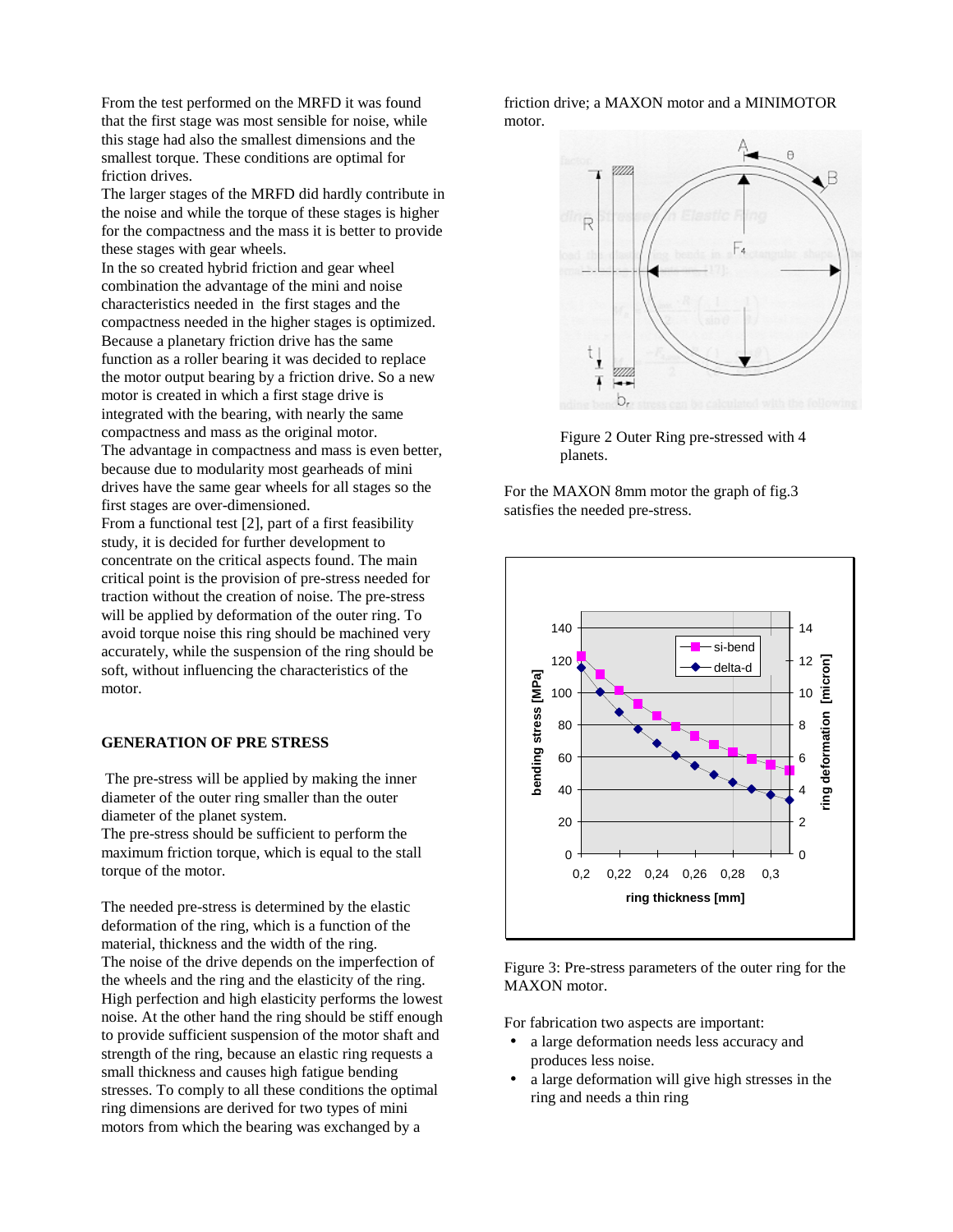Between these aspects the best option should be taken: a deformation of  $10 \mu m$  is suitable, so a thickness of 0,21 mm is required.

The required rings for the smallest MINIMOTOR motor can be found in fig. 4.



Figure 4: Pre-stress parameters of the outer ring for the MINIMOTOR motor.

For the MINIMOTOR motor a ring thickness of 0,26 mm is required for a deformation of 10  $\mu$ m.

# **RING SUSPENSION**

Due to the integration concept the ring has to suspend the motor shaft and should be stiff in transversal direction . At the other hand to apply pre-stress on the planet wheels it should be elastic in local radial direction.

In comparison with the pre-stress the transversal force of the motor is small so no problems with the ring elasticity are expected. However the ring itself should be suspended, while the suspension should have a minor influence on the pre-stress at the planet wheels. If the ring is suspended with a rubber ring in a larger concentric ring the global stiffness will be sufficient, while the local stiffness to meet the pre-stress requirement will be elastic enough.

For determination of the rubber the following characteristics are assumed:

The transversal stiffness should be larger than  $10^5$  N/m, while the local radial stiffness should be smaller than  $0.5 10<sup>5</sup>$  (10 times smaller than the pre-stress).

If the rubber has a low shear modulus the thickness can be smaller due to the shear deformation of the rubber.

# **REALISATION**

The test model is manufactured by fitting standard offthe-shelve components , except for the structural, housing parts.

This method results in a breadboard model which has a high quality (wrt accuracy) to cost ratio and is for one test model very effective to proof the principle to test.

During assembly no specific problems occurred, except that all tailor made structural components should be made very accurate : the principle relies on it.

A photo of the test model is given in fig. 5.



Figure 5: Photo of the test model.

#### **Test**

The bread board model developed for the test is consisting of :

- a mini motor
- drive electronics
- a torque load generator
- a torque sensor
- an input and an output speed sensor

The torque load is generated by an eddy current brake, made from a transformer.

The torque produced is derived from the motor current and analyzed with an FFT analyzer.

A photo of the test equipment is given in fig. 6.